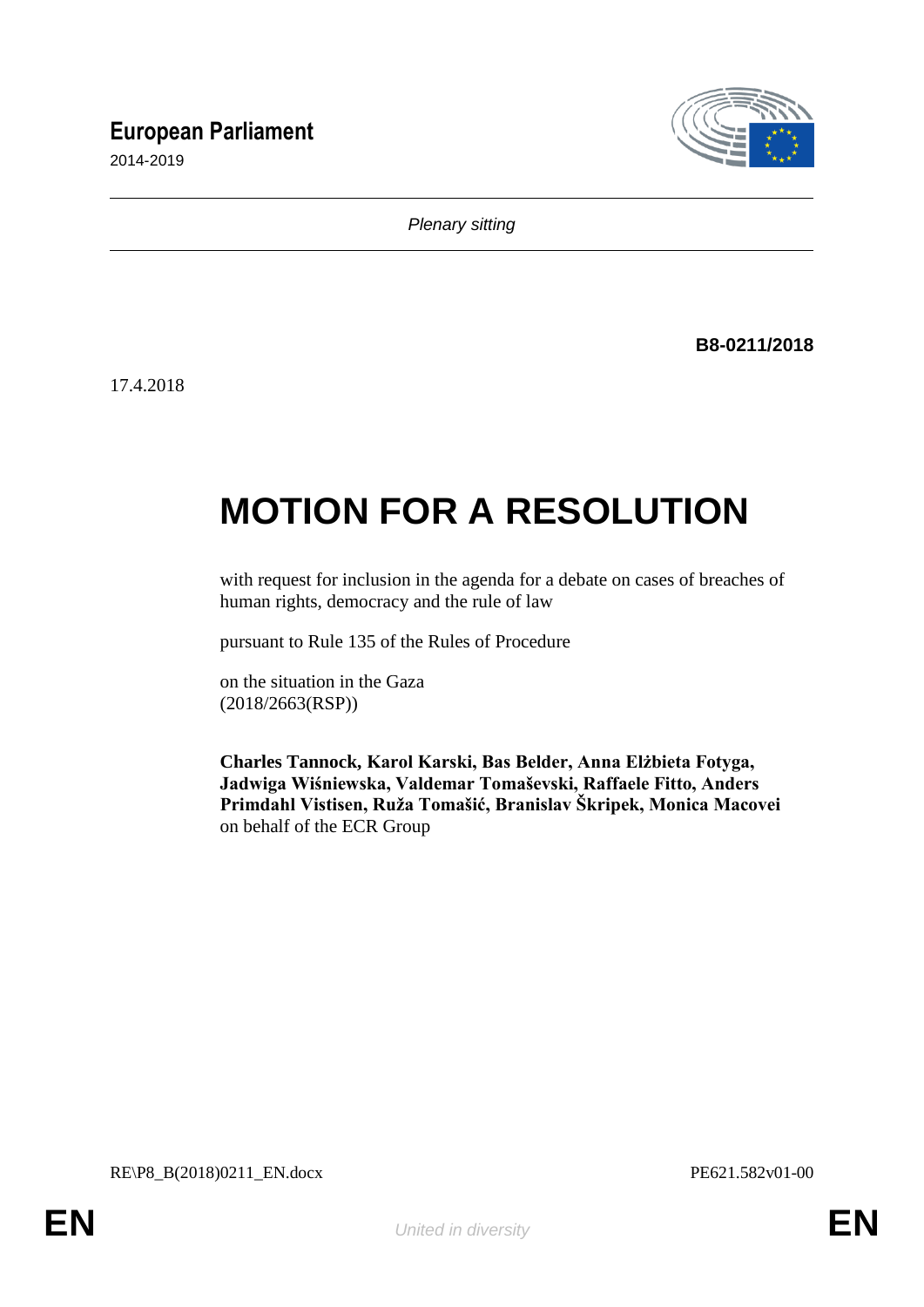#### **B8-0211/2018**

### **European Parliament resolution on the situation in the Gaza (2018/2663(RSP))**

#### *The European Parliament*,

- having regard to the statement by the Spokesperson of HR/VP Frederica Mogherini on the most recent developments in Gaza of 7 April 2018,
- having regard to the statement by the Spokesperson of HR/VP Frederica Mogherini on the planned new demonstrations in Gaza of 5 April 2018,
- having regard to the statement by HR/VP Frederica Mogherini following the events in Gaza of 31 March 2018,
- having regard to the statement by the Spokesperson of HR/VP Frederica Mogherini on the escalation of events in and around Gaza of 19 February 2018;
- having regard to the Council conclusions on the Middle East Peace Process of 20 June 2016, 18 January 2016 and of 20 July 2015;
- having regard to the report of 1 July 2016 by the Middle East Quartet,
- having regard to UN Security Council Resolution 242 (1967),
- having regard to Rule 135 of its Rules of Procedure;
- A. whereas the violent riots and attacks, also coined the "March of Return", started on 30 March 2018, were announced on 29 January 2018 by all Palestinian factions in the Gaza Strip and the intention of the organisers was not to hold a single, one-time event but rather a series of demonstrations, culminating in the "Nakba Day" on 15 May 2018;
- B. whereas Hamas has been a central figure in the organisation of the "March of Return" and sermons in mosques in Gaza have called for violence, including various sources on social media which distributed content inciting violence regarding the march;
- C. whereas Hamas has carried out terrorist activities along the fenced border area in the disguise of riots; such activities are part of Hamas' tactic of using civilians as human shields and disguising terrorist activity under the cover of civilian popular protests and events;
- D. whereas Palestinians have protested near the border of Gaza with Israel, while some protests appeared peaceful, others have been marked by violence in which rioters threw firebombs and Molotov cocktails to initiate fires along the border fence and infiltrate into Israeli territory despite prior warning not to do so by Israeli authorities;
- E. whereas approximately over a thousand Palestinian protestors have been wounded by live ammunition by Israeli snipers resulting in injuries and loss of lives; whereas some have been claimed by Hamas and other terrorist organisations as operatives and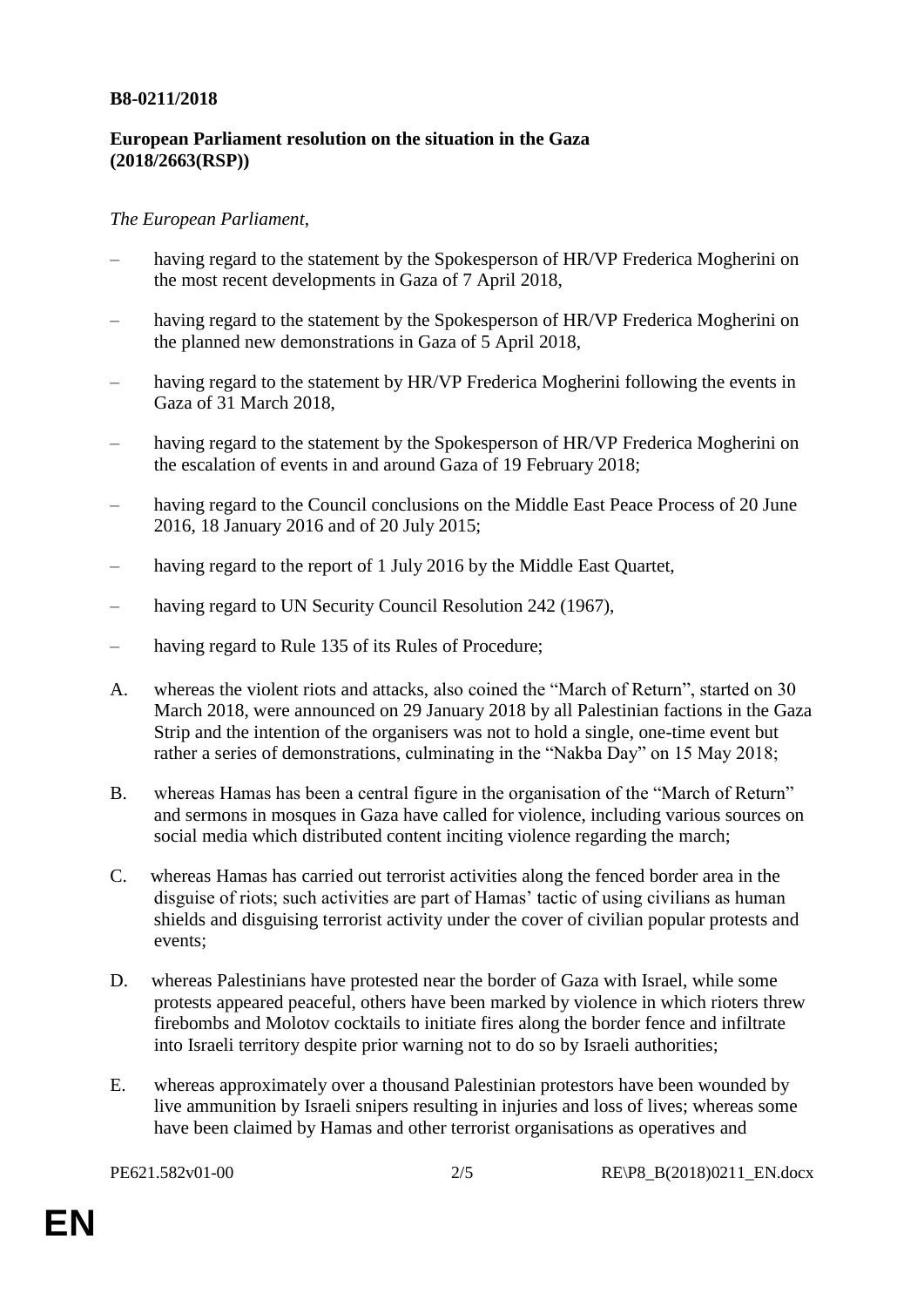martyrs;

- F. whereas Egypt has opened the Rafah crossing on 12 April 2018 for humanitarian cases for three days, ahead of a third consecutive planned mass protest on the Gaza-Israel border;
- G. whereas Saudi Arabia and Egypt have been pressuring Hamas to stop the protests in Gaza and have exerted diplomatic pressure to prevent Gazans from marching to the border with Israel;
- H. whereas Hamas is on the EU list of terror organisations and call for the destruction of Israel; whereas Hamas uses hybrid terror tactics and has in the past fired tens of thousands of rockets into Israel seeking to deliberately hit civilian areas and on numerous occasions attempted to penetrate Israeli territory to commit terror attacks;
- I. whereas the Gaza Strip remains a hub of internationally recognized terrorist organizations, including, but not limited to, Hamas, Palestinian Islamic Jihad, ISIS and al Qaeda; whereas terror organisations have evolved into pseudo-legitimate political actors, with a capacity to simultaneously conduct terrorist activity, engage in political outreach and provide social welfare services to a population;
- J. whereas the EU has continuously called for all militant groups in the Gaza Strip to disarm and condemned the rocket attacks on Israel as unacceptable and condemned the tunnel construction by Hamas and other militant groups to infiltrate Israeli territory;
- K. whereas the EU has recalled that the situation in the Gaza Strip has to be seen within the broader context of the Middle East Peace Process and has on various occasions reiterated its support for the Palestinian Authority to exert full control over Gaza;
- L. whereas the Palestinian Authority and Hamas continue to fight for political influence in the Palestinian territories to the detriment of Palestinian civilians; whereas Hamas has been ignoring its obligations according to the reconciliation agreement and attempted to assassinate the Palestinian Authority Prime Minister Hamdallah on 13 March 2018; whereas as a result of the failed assassination attempt, the Palestinian Authority refuses to pay salaries of Palestinians living in the Gaza Strip and has threatened to cut electricity supply to Gaza, exacerbating the situation for innocent civilians in the Gaza Strip;
- M whereas on 1 August 2014 Hamas abducted and killed Hadar Goldin hours after a UNand US-brokered humanitarian ceasefire came into effect between Israel and Hamas; whereas Hamas, an EU-designated terror organisation, refuses to return the remains of Hadar Goldin for burial, in serious violation of the Geneva Conventions and international humanitarian law;
- N. whereas on 22 December 2017 the UN Security Council held a special session on international humanitarian law and the repatriation of the remains of Hadar Goldin and Oron Shaul, in which the Security Council and other UN member states expressed unanimous solidarity with the Goldin and Shaul families and demanded the return of the remains of Hadar Goldin and Oron Shaul as they are being held in violation of international humanitarian law;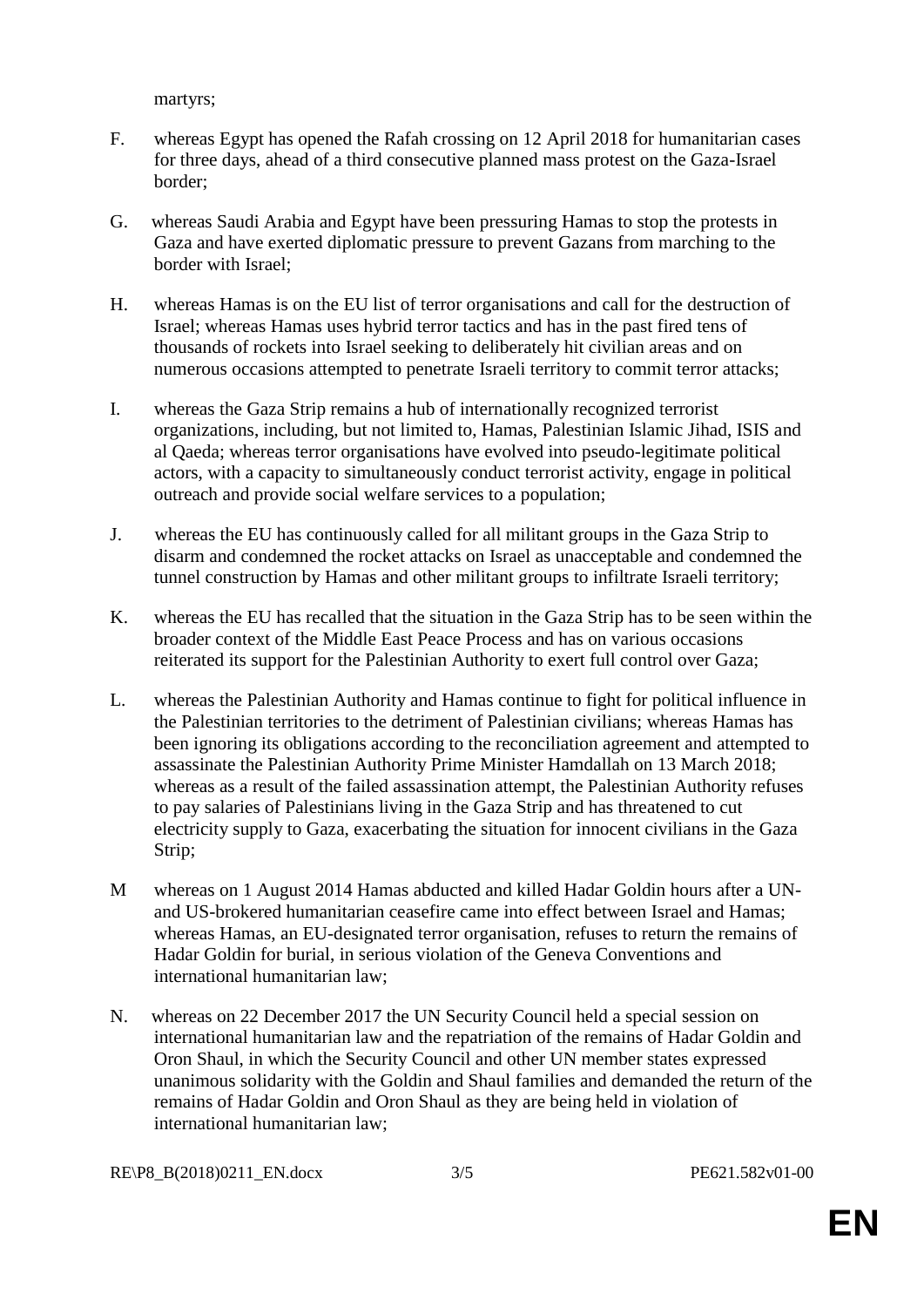- O. whereas the resolution of the Arab-Israeli conflict remains a key priority for the international community; whereas efforts are ongoing to restart negotiations between Israelis and Palestinians, aimed at resolving the conflict;
- 1. Calls for the ceasing of all terrorist activities on the Gaza-Israel border and calls on Israel, while understanding its legitimate security concerns, to restrain from actions which may cause the loss of innocent Palestinian lives; condemns Hamas for the instigation of violence on the Israel-Gaza border;
- 2. Recognises the Palestinian's right to peaceful demonstration while these demonstrations should adhere to strict principles of non-violence and should not be exploited for other means; calls on those leading the protests in Gaza to not breach the Israel-Gaza border and to avoid provocations and incitement to murder and violence;
- 3. Recognises Israel's security challenges and the need to protect its territory and borders while using proportionate means;
- 4. Calls for an urgent need to establish the facts, including the role Hamas has played in the violence, and respect for international law; welcomes in this regard the Fact Finding Assessment Mechanism established by the Israeli army to review IDF actions and specific incidents that have taken place on the Israeli-Gaza border since 30 March 2018;
- 5. Reiterates the call to avoid any further escalation and loss of lives; supports Egyptian and Saudi Arabian efforts to de-escalate tensions and calls on the Palestinian Authority to use greater leverage to ensure calm on the Israel-Gaza border;
- 6. Believes that the situation in the Gaza Strip has to be seen within the broader context of the Middle East Peace Process and has on various occasions reiterated its support for the Palestinian Authority to exert full control over Gaza;
- 7. Calls for all violence to end and for a return to direct bilateral peace negotiations aiming to achieve a negotiated two states for two peoples solution with the mutual recognition of Palestine and Israel as the homelands of their respective peoples;
- 8. Strongly condemns rocket fire by terrorist groups into Israeli territory and underlines the danger of escalation; stresses the imperative need for the EU to work in partnership with Israel, the Palestinian Authority, Egypt, Jordan and the United States towards preventing the rearming of terrorist groups in the Gaza Strip and the West Bank, as well as their smuggling of weapons, manufacturing of rockets and building of tunnels; stresses once more the EU's call for the overwhelming need for all militant groups in Gaza to disarm;
- 9. Expresses concern about the economic and humanitarian situation in the Gaza Strip and condemns the continued use of terrorism on the part of the de facto authorities in Gaza; reiterates the need for the Palestinian Authority to take charge of the Gaza Strip and calls on Hamas to fully adhere to the Quartet principles;
- 10. Offers its condolences to the families of Israeli soldiers Hadar Goldin and Oron Shaul;